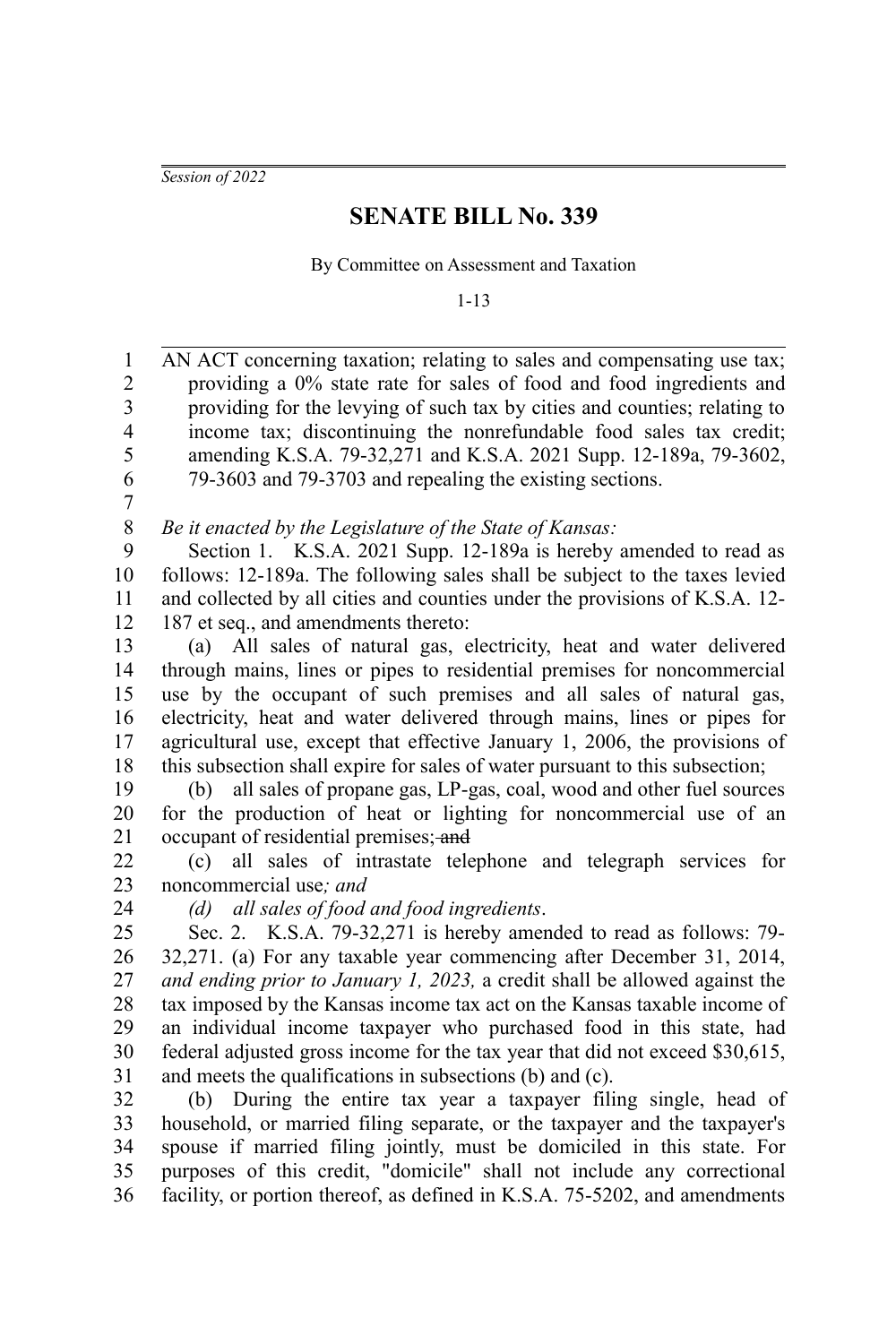thereto, any juvenile correctional facility, or portion thereof, as defined in 1

K.S.A. 38-2302, and amendments thereto, any correctional facility of the federal bureau of prisons located in the state of Kansas, or any city or county jail facility in the state of Kansas. 2 3 4

(c) During the entire tax year a taxpayer filing single, head of household, or married filing separate, or the taxpayer or the taxpayer's spouse if married filing jointly, must be either: (1) A person having a disability, regardless of age; (2) a person without a disability who is 55 years of age or older; or (3) a person without a disability who is younger than 55 years of age who claims an exemption for one or more dependent children under 18 years of age. 5 6 7 8 9 10 11

(d) The amount of the credit shall be \$125 for every exemption claimed on the taxpayer's federal income tax return, except that no exemption shall be counted for a dependent unless the dependent is a child under 18 years of age. 12 13 14 15

(e) The credit allowed under this provision shall be applied against the taxpayer's income tax liability after all other credits allowed under the income tax act. It shall not be refundable and may not be carried forward. 16 17 18

(f) (1) Every taxpayer claiming the credit shall supply the division in support of a claim, reasonable proof of domicile, age and disability. 19 20

(2) A claim alleging disability shall be supported by a report of the examining physician of the claimant with a statement or certificate that the applicant has a disability as defined in subsection (g). 21 22 23

(g) "Disability" means: (1) Inability to engage in any substantial gainful activity by reason of any medically determinable physical or mental impairment which can be expected to result in death or has lasted or can be expected to last for a continuous period of not less than 12 months, and an individual shall be determined to be under a disability only if the physical or mental impairment or impairments are of such severity that the individual is not only unable to do the individual's previous work but cannot, considering age, education and work experience, engage in any other kind of substantial gainful work which exists in the national economy, regardless of whether such work exists in the immediate area in which the individual lives or whether a specific job vacancy exists for the individual, or whether the individual would be hired if application was made for work. For purposes of this paragraph, with respect to any individual, "work which exists in the national economy" means work which exists in significant numbers either in the region where the individual lives or in several regions of the country; and "physical or mental impairment" means an impairment that results from anatomical, physiological or psychological abnormalities which are demonstrable by medically acceptable clinical and laboratory diagnostic techniques; or 24 25 26 27 28 29 30 31 32 33 34 35 36 37 38 39 40 41 42

(2) blindness and inability by reason of blindness to engage in 43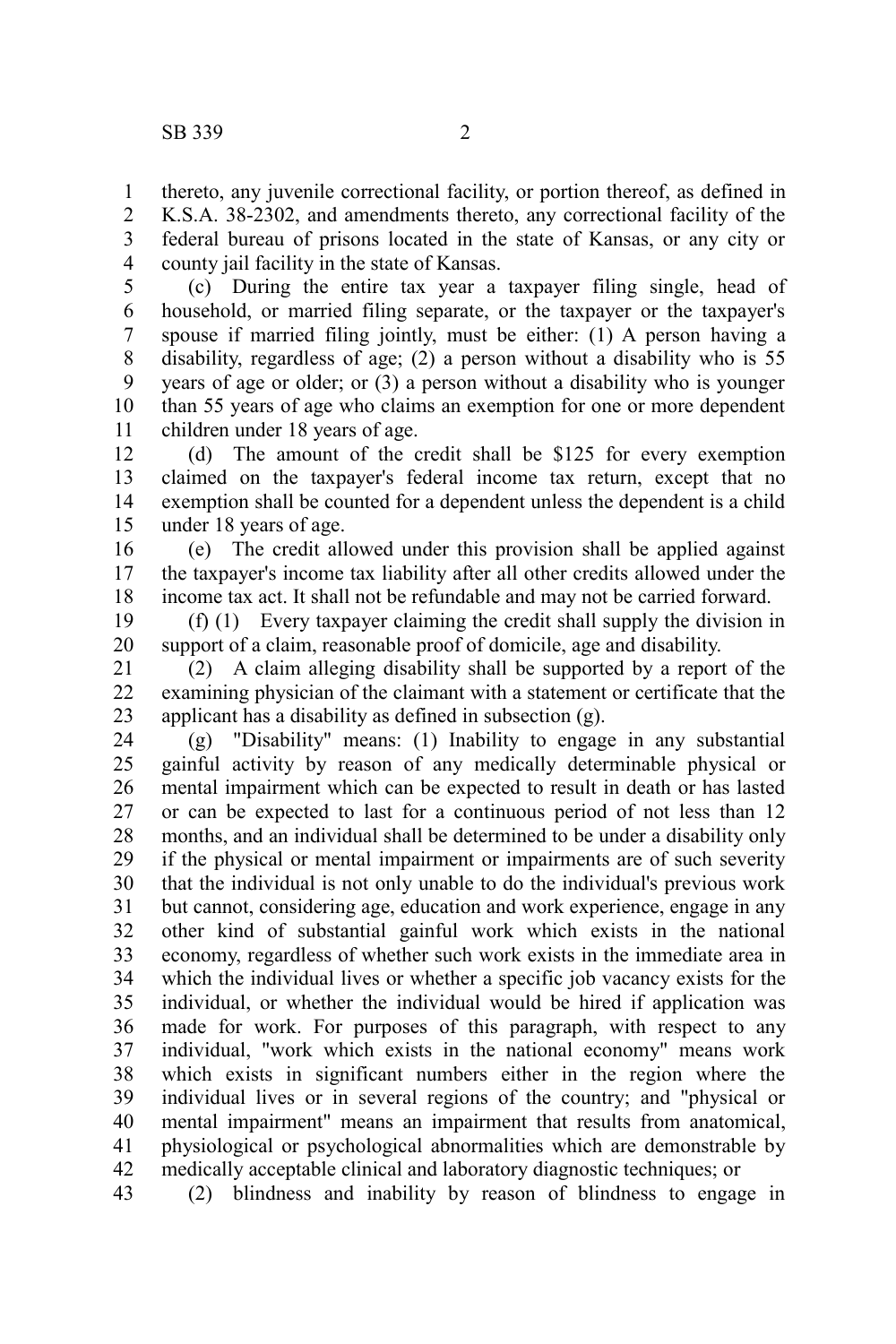substantial gainful activity requiring skills or abilities comparable to those 1

of any gainful activity in which the individual has previously engaged with some regularity and over a substantial period of time. For purposes of this paragraph, "blindness" means central visual acuity of  $20/20$  or less in the better eye with the use of a correcting lens. An eye which is accompanied by a limitation in the fields of vision such that the widest diameter of the visual field subtends an angle no greater than 20 degrees shall be considered for the purpose of this paragraph as having a central visual acuity of  $20/200$  or less. 2 3 4 5 6 7 8 9

(h) The secretary of revenue is hereby authorized to adopt such rules and regulations as may be necessary for the administration of the provisions of this section. 10 11 12

Sec. 3. K.S.A. 2021 Supp. 79-3602 is hereby amended to read as follows: 79-3602. Except as otherwise provided, as used in the Kansas retailers' sales tax act: 13 14 15

(a) "Agent" means a person appointed by a seller to represent the seller before the member states. 16 17

(b) "Agreement" means the multistate agreement entitled the streamlined sales and use tax agreement approved by the streamlined sales tax implementing states at Chicago, Illinois on November 12, 2002. 18 19 20

(c) "Alcoholic beverages" means beverages that are suitable for human consumption and contain 0.05% or more of alcohol by volume. 21 22

(d) "Certified automated system (CAS)" means software certified under the agreement to calculate the tax imposed by each jurisdiction on a transaction, determine the amount of tax to remit to the appropriate state and maintain a record of the transaction. 23 24 25 26

(e) "Certified service provider (CSP)" means an agent certified under the agreement to perform all the seller's sales and use tax functions, other than the seller's obligation to remit tax on its own purchases. 27 28 29

(f) "Computer" means an electronic device that accepts information in digital or similar form and manipulates it for a result based on a sequence of instructions. 30 31 32

(g) "Computer software" means a set of coded instructions designed to cause a computer or automatic data processing equipment to perform a task. 33 34 35

(h) "Delivered electronically" means delivered to the purchaser by means other than tangible storage media. 36 37

(i) "Delivery charges" means charges by the seller of personal property or services for preparation and delivery to a location designated by the purchaser of personal property or services including, but not limited to, transportation, shipping, postage, handling, crating and packing. Delivery charges shall not include charges for delivery of direct mail if the charges are separately stated on an invoice or similar billing document 38 39 40 41 42 43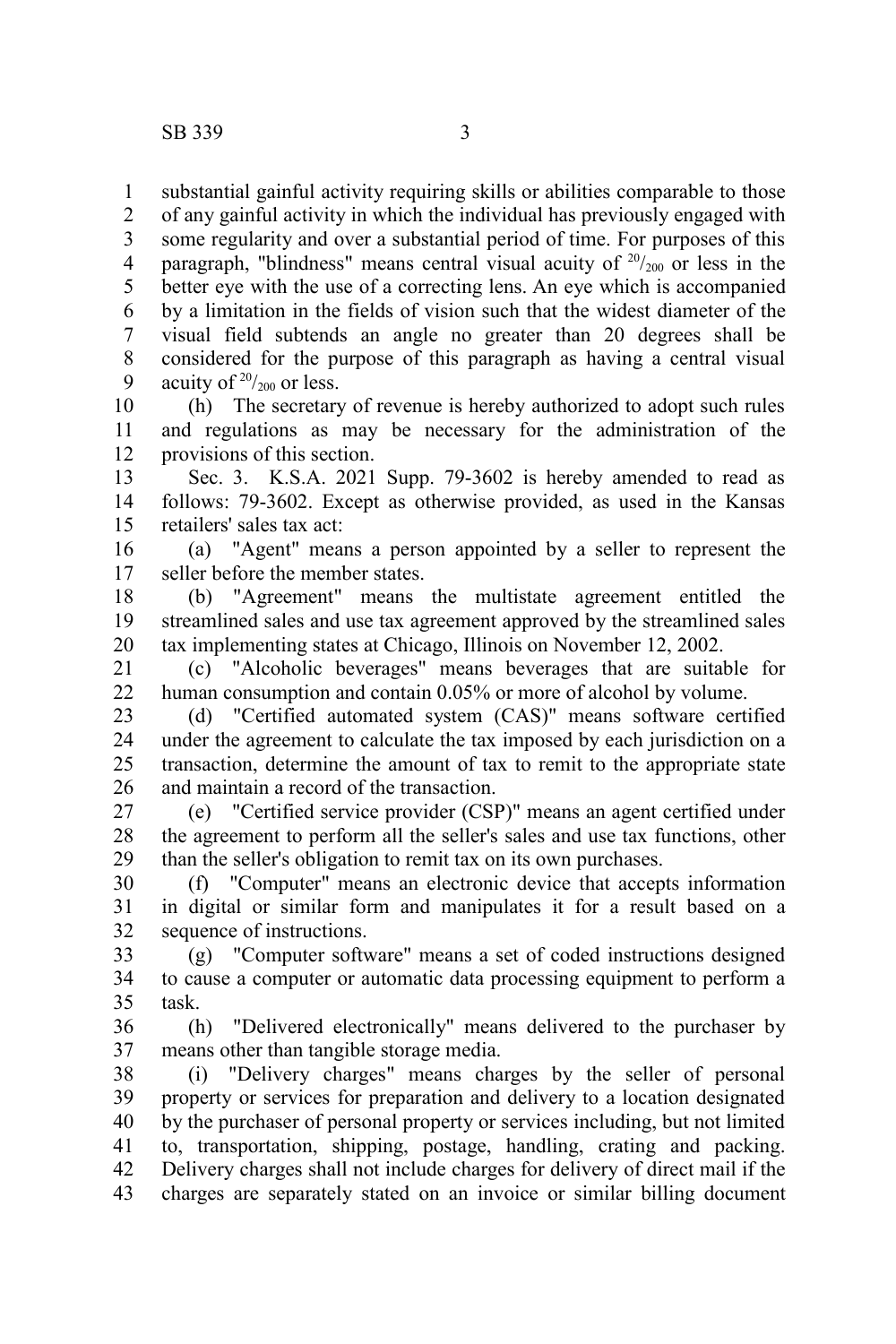given to the purchaser. 1

(j) "Direct mail" means printed material delivered or distributed by United States mail or other delivery services to a mass audience or to addressees on a mailing list provided by the purchaser or at the direction of the purchaser when the cost of the items are not billed directly to the recipients. Direct mail includes tangible personal property supplied directly or indirectly by the purchaser to the direct mail seller for inclusion in the package containing the printed material. Direct mail does not include multiple items of printed material delivered to a single address. 2 3 4 5 6 7 8 9

10

(k) "Director" means the state director of taxation.

(l) "Educational institution" means any nonprofit school, college and university that offers education at a level above the  $12<sup>th</sup>$  grade, and conducts regular classes and courses of study required for accreditation by, or membership in, the higher learning commission, the state board of education, or that otherwise qualify as an "educational institution," as defined by K.S.A. 74-50,103, and amendments thereto. Such phrase shall include: (1) A group of educational institutions that operates exclusively for an educational purpose; (2) nonprofit endowment associations and foundations organized and operated exclusively to receive, hold, invest and administer moneys and property as a permanent fund for the support and sole benefit of an educational institution; (3) nonprofit trusts, foundations and other entities organized and operated principally to hold and own receipts from intercollegiate sporting events and to disburse such receipts, as well as grants and gifts, in the interest of collegiate and intercollegiate athletic programs for the support and sole benefit of an educational institution; and (4) nonprofit trusts, foundations and other entities organized and operated for the primary purpose of encouraging, fostering and conducting scholarly investigations and industrial and other types of research for the support and sole benefit of an educational institution. 11 12 13 14 15 16 17 18 19 20 21 22 23 24 25 26 27 28 29 30

(m) "Electronic" means relating to technology having electrical, digital, magnetic, wireless, optical, electromagnetic or similar capabilities. 31 32

(n) "Food and food ingredients" means substances, whether in liquid, concentrated, solid, frozen, dried or dehydrated form, that are sold for ingestion or chewing by humans and are consumed for their taste or nutritional value. *"Food and food ingredients" includes bottled water, candy, dietary supplements, food sold through vending machines, prepared food and soft drinks.* "Food and food ingredients" does not include alcoholic beverages or tobacco. 33 34 35 36 37 38 39

(o) "Gross receipts" means the total selling price or the amount received as defined in this act, in money, credits, property or other consideration valued in money from sales at retail within this state; and embraced within the provisions of this act. The taxpayer, may take credit 40 41 42 43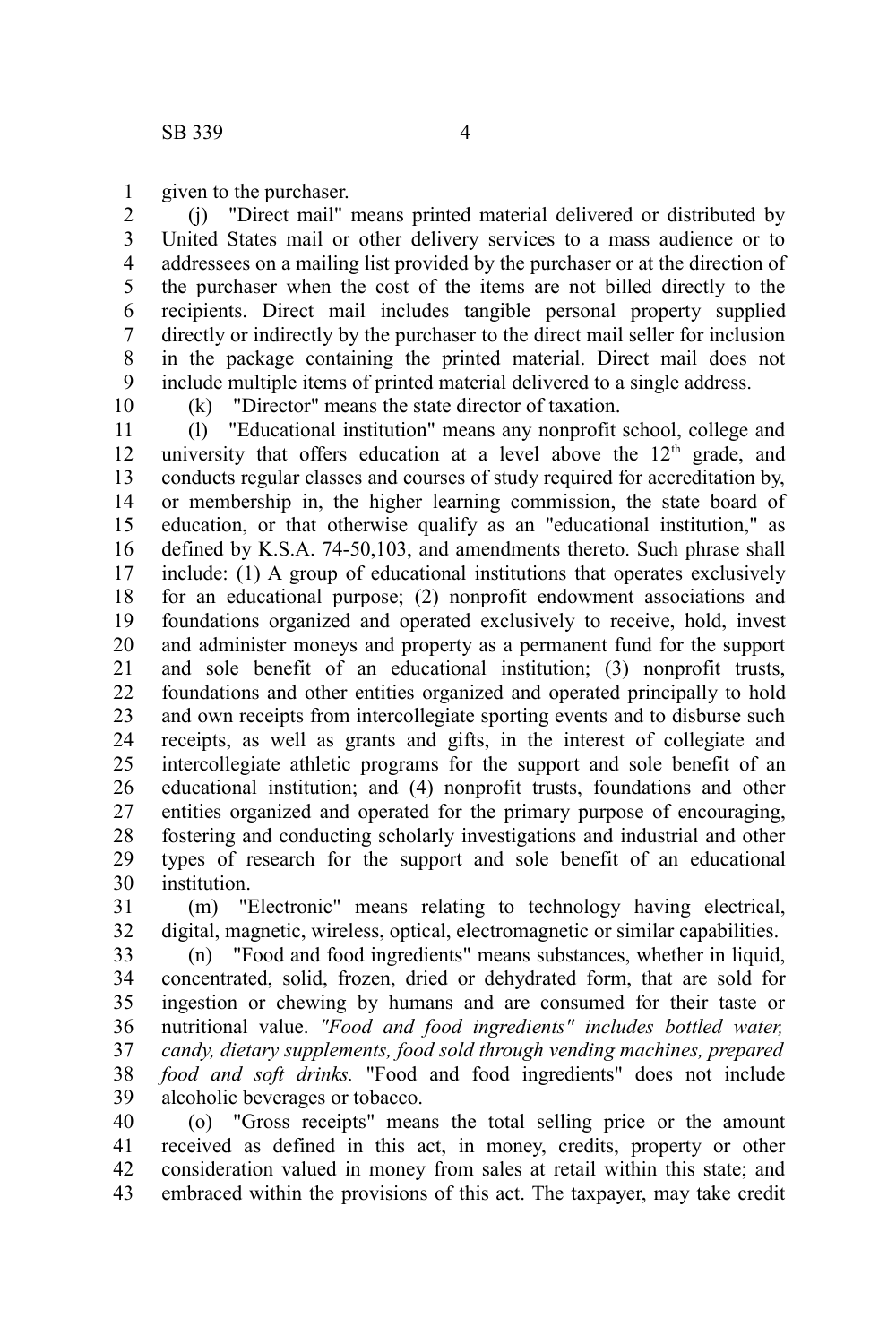in the report of gross receipts for: (1) An amount equal to the selling price of property returned by the purchaser when the full sale price thereof, including the tax collected, is refunded in cash or by credit; and (2) an amount equal to the allowance given for the trade-in of property. 1 2 3 4

(p) "Ingredient or component part" means tangible personal property that is necessary or essential to, and that is actually used in and becomes an integral and material part of tangible personal property or services produced, manufactured or compounded for sale by the producer, manufacturer or compounder in its regular course of business. The following items of tangible personal property are hereby declared to be ingredients or component parts, but the listing of such property shall not be deemed to be exclusive nor shall such listing be construed to be a restriction upon, or an indication of, the type or types of property to be included within the definition of "ingredient or component part" as herein set forth: 5 6 7 8 9 10 11 12 13 14 15

(1) Containers, labels and shipping cases used in the distribution of property produced, manufactured or compounded for sale that are not to be returned to the producer, manufacturer or compounder for reuse. 16 17 18

(2) Containers, labels, shipping cases, paper bags, drinking straws, paper plates, paper cups, twine and wrapping paper used in the distribution and sale of property taxable under the provisions of this act by wholesalers and retailers and that is not to be returned to such wholesaler or retailer for reuse. 19 20 21 22 23

(3) Seeds and seedlings for the production of plants and plant products produced for resale. 24 25

26

(4) Paper and ink used in the publication of newspapers.

(5) Fertilizer used in the production of plants and plant products produced for resale. 27 28

(6) Feed for animals, fowl and aquatic plants and animals, the primary purpose of which is use in agriculture or aquaculture, as defined in K.S.A. 47-1901, and amendments thereto, the production of food for human consumption, the production of animal, dairy, poultry or aquatic plant and animal products, fiber, fur, or the production of offspring for use for any such purpose or purposes. 29 30 31 32 33 34

(q) "Isolated or occasional sale" means the nonrecurring sale of tangible personal property, or services taxable hereunder by a person not engaged at the time of such sale in the business of selling such property or services. Any religious organization that makes a nonrecurring sale of tangible personal property acquired for the purpose of resale shall be deemed to be not engaged at the time of such sale in the business of selling such property. Such term shall include: 35 36 37 38 39 40 41

(1) Any sale by a bank, savings and loan institution, credit union or any finance company licensed under the provisions of the Kansas uniform 42 43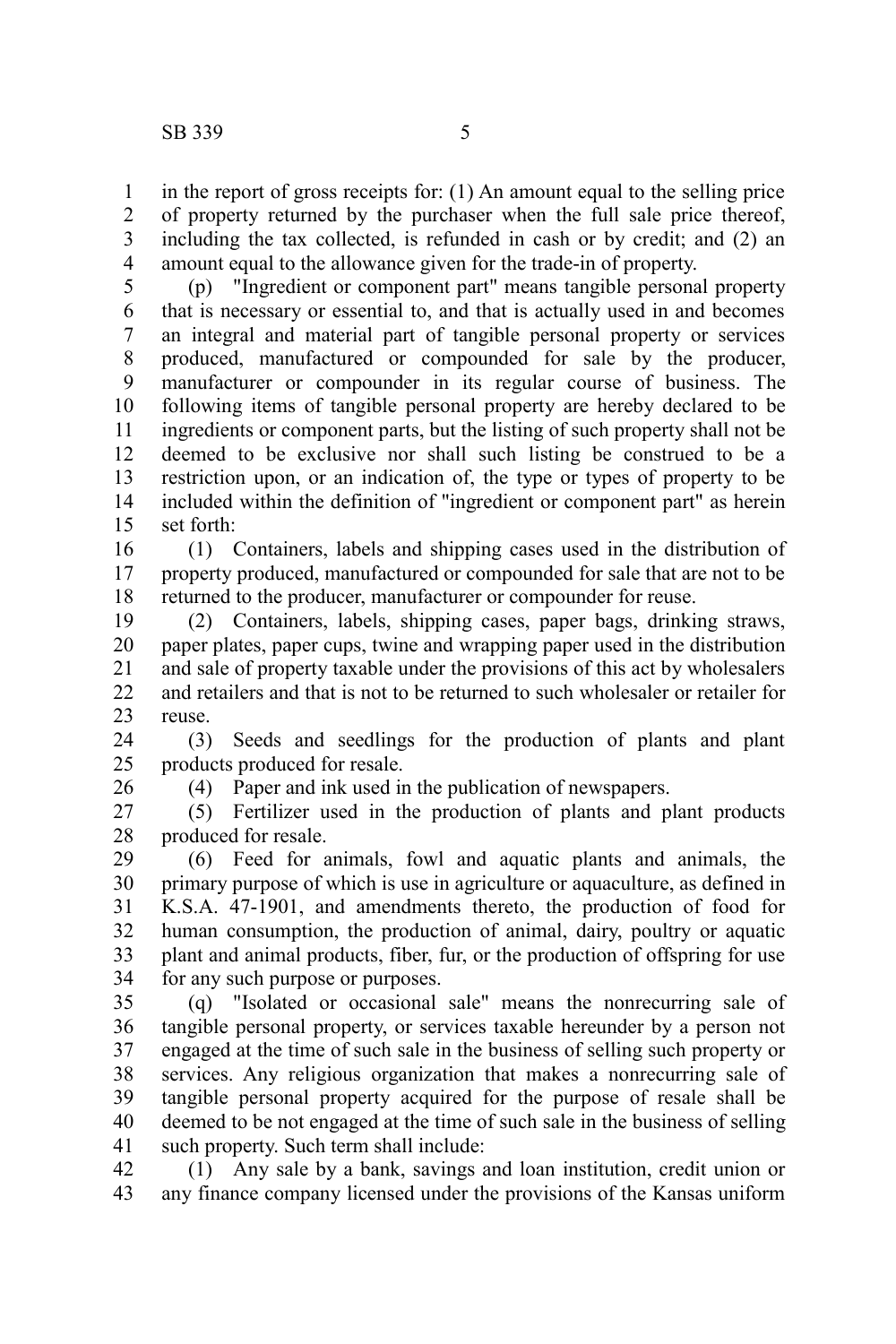consumer credit code of tangible personal property that has been repossessed by any such entity; and 1 2

(2) any sale of tangible personal property made by an auctioneer or agent on behalf of not more than two principals or households if such sale is nonrecurring and any such principal or household is not engaged at the time of such sale in the business of selling tangible personal property. 3 4 5 6

(r) "Lease or rental" means any transfer of possession or control of tangible personal property for a fixed or indeterminate term for consideration. A lease or rental may include future options to purchase or extend. 7 8 9 10

11

(1) Lease or rental does not include:

(A) A transfer of possession or control of property under a security agreement or deferred payment plan that requires the transfer of title upon completion of the required payments; 12 13 14

(B) a transfer or possession or control of property under an agreement that requires the transfer of title upon completion of required payments and payment of an option price does not exceed the greater of \$100 or 1% of the total required payments; or 15 16 17 18

(C) providing tangible personal property along with an operator for a fixed or indeterminate period of time. A condition of this exclusion is that the operator is necessary for the equipment to perform as designed. For the purpose of this subsection, an operator must do more than maintain, inspect or set-up the tangible personal property. 19 20 21 22 23

(2) Lease or rental does include agreements covering motor vehicles and trailers where the amount of consideration may be increased or decreased by reference to the amount realized upon sale or disposition of the property as defined in 26 U.S.C.  $\S 7701(h)(1)$ . 24 25 26 27

(3) This definition shall be used for sales and use tax purposes regardless if a transaction is characterized as a lease or rental under generally accepted accounting principles, the internal revenue code, the uniform commercial code, K.S.A. 84-1-101 et seq., and amendments thereto, or other provisions of federal, state or local law. 28 29 30 31 32

(4) This definition will be applied only prospectively from the effective date of this act and will have no retroactive impact on existing leases or rentals. 33 34 35

(s) "Load and leave" means delivery to the purchaser by use of a tangible storage media where the tangible storage media is not physically transferred to the purchaser. 36 37 38

(t) "Member state" means a state that has entered in the agreement, pursuant to provisions of article VIII of the agreement. 39 40

(u) "Model 1 seller" means a seller that has selected a CSP as its agent to perform all the seller's sales and use tax functions, other than the seller's obligation to remit tax on its own purchases. 41 42 43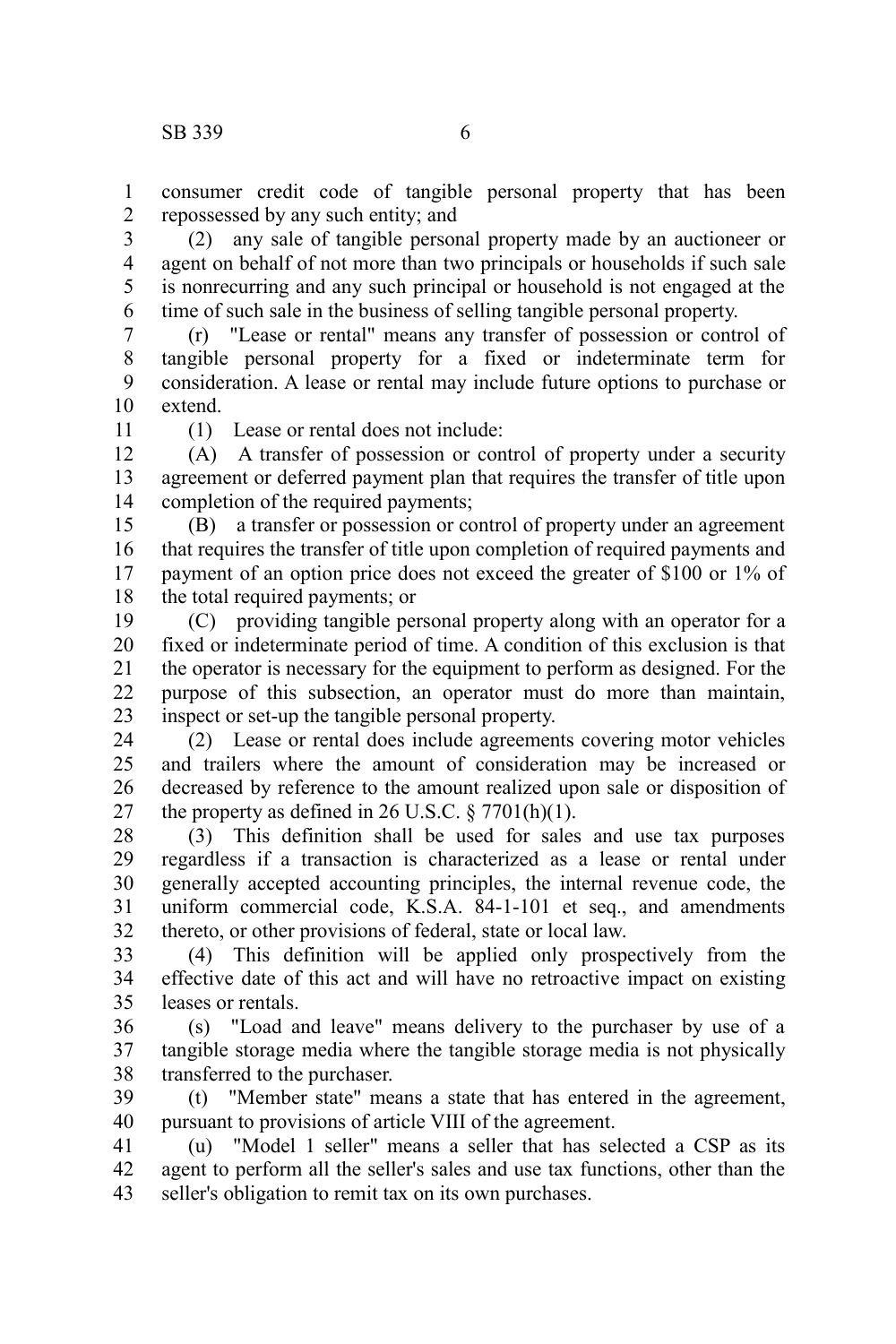(v) "Model 2 seller" means a seller that has selected a CAS to perform part of its sales and use tax functions, but retains responsibility for remitting the tax. 1 2 3

(w) "Model 3 seller" means a seller that has sales in at least five member states, has total annual sales revenue of at least \$500,000,000, has a proprietary system that calculates the amount of tax due each jurisdiction and has entered into a performance agreement with the member states that establishes a tax performance standard for the seller. As used in this subsection a seller includes an affiliated group of sellers using the same proprietary system. 4 5 6 7 8 9 10

(x) "Municipal corporation" means any city incorporated under the laws of Kansas. 11 12

(y) "Nonprofit blood bank" means any nonprofit place, organization, institution or establishment that is operated wholly or in part for the purpose of obtaining, storing, processing, preparing for transfusing, furnishing, donating or distributing human blood or parts or fractions of single blood units or products derived from single blood units, whether or not any remuneration is paid therefor, or whether such procedures are done for direct therapeutic use or for storage for future use of such products. 13 14 15 16 17 18 19

(z) "Persons" means any individual, firm, copartnership, joint adventure, association, corporation, estate or trust, receiver or trustee, or any group or combination acting as a unit, and the plural as well as the singular number; and shall specifically mean any city or other political subdivision of the state of Kansas engaging in a business or providing a service specifically taxable under the provisions of this act. 20 21 22 23 24 25

(aa) "Political subdivision" means any municipality, agency or subdivision of the state that is, or shall hereafter be, authorized to levy taxes upon tangible property within the state or that certifies a levy to a municipality, agency or subdivision of the state that is, or shall hereafter be, authorized to levy taxes upon tangible property within the state. Such term also shall include any public building commission, housing, airport, port, metropolitan transit or similar authority established pursuant to law and the horsethief reservoir benefit district established pursuant to K.S.A. 82a-2201, and amendments thereto. 26 27 28 29 30 31 32 33 34

(bb) "Prescription" means an order, formula or recipe issued in any form of oral, written, electronic or other means of transmission by a duly licensed practitioner authorized by the laws of this state. 35 36 37

(cc) "Prewritten computer software" means computer software, including prewritten upgrades, that is not designed and developed by the author or other creator to the specifications of a specific purchaser. The combining of two or more prewritten computer software programs or prewritten portions thereof does not cause the combination to be other than prewritten computer software. Prewritten computer software includes 38 39 40 41 42 43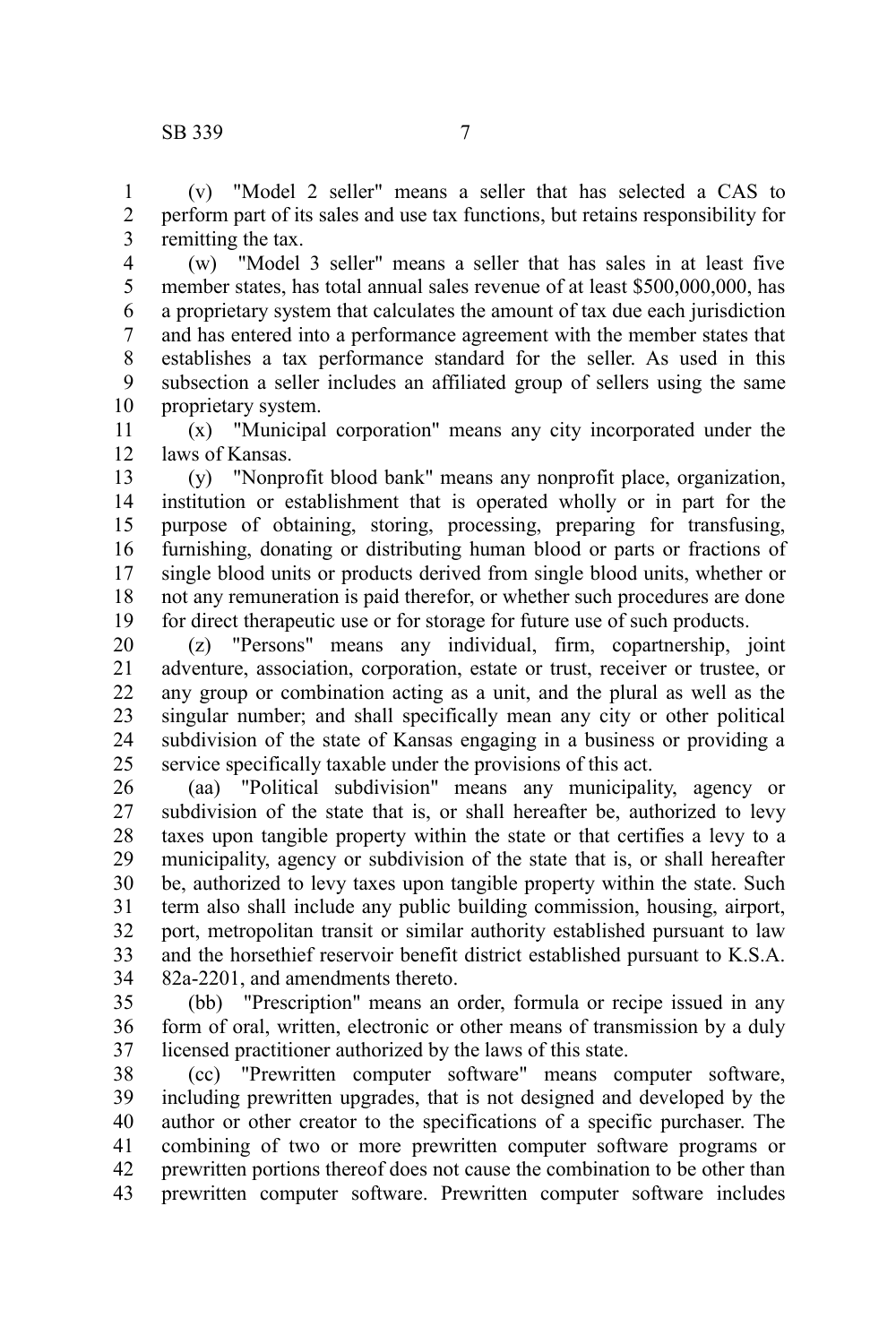software designed and developed by the author or other creator to the specifications of a specific purchaser when it is sold to a person other than the purchaser. Where a person modifies or enhances computer software of which the person is not the author or creator, the person shall be deemed to be the author or creator only of such person's modifications or enhancements. Prewritten computer software or a prewritten portion thereof that is modified or enhanced to any degree, where such modification or enhancement is designed and developed to the specifications of a specific purchaser, remains prewritten computer software, except that where there is a reasonable, separately stated charge or an invoice or other statement of the price given to the purchaser for such modification or enhancement, such modification or enhancement shall not constitute prewritten computer software. 1 2 3 4 5 6 7 8 9 10 11 12 13

(dd) "Property which is consumed" means tangible personal property that is essential or necessary to and that is used in the actual process of and consumed, depleted or dissipated within one year in: 14 15 16

(1) The production, manufacture, processing, mining, drilling, refining or compounding of tangible personal property; 17 18

19

(2) the providing of services;

(B) electricity, gas and water; and

(3) the irrigation of crops, for sale in the regular course of business; or 20 21

(4) the storage or processing of grain by a public grain warehouse or other grain storage facility, and which is not reusable for such purpose. The following is a listing of tangible personal property, included by way of illustration but not of limitation, that qualifies as property that is consumed: 22 23 24 25 26

(A) Insecticides, herbicides, germicides, pesticides, fungicides, fumigants, antibiotics, biologicals, pharmaceuticals, vitamins and chemicals for use in commercial or agricultural production, processing or storage of fruit, vegetables, feeds, seeds, grains, animals or animal products whether fed, injected, applied, combined with or otherwise used; 27 28 29 30 31

32

(C) petroleum products, lubricants, chemicals, solvents, reagents and catalysts. 33 34

(ee) "Purchase price" applies to the measure subject to use tax and has the same meaning as sales price. 35 36

(ff) "Purchaser" means a person to whom a sale of personal property is made or to whom a service is furnished. 37 38

(gg) "Quasi-municipal corporation" means any county, township, school district, drainage district or any other governmental subdivision in the state of Kansas having authority to receive or hold moneys or funds. 39 40 41

(hh) "Registered under this agreement" means registration by a seller with the member states under the central registration system provided in 42 43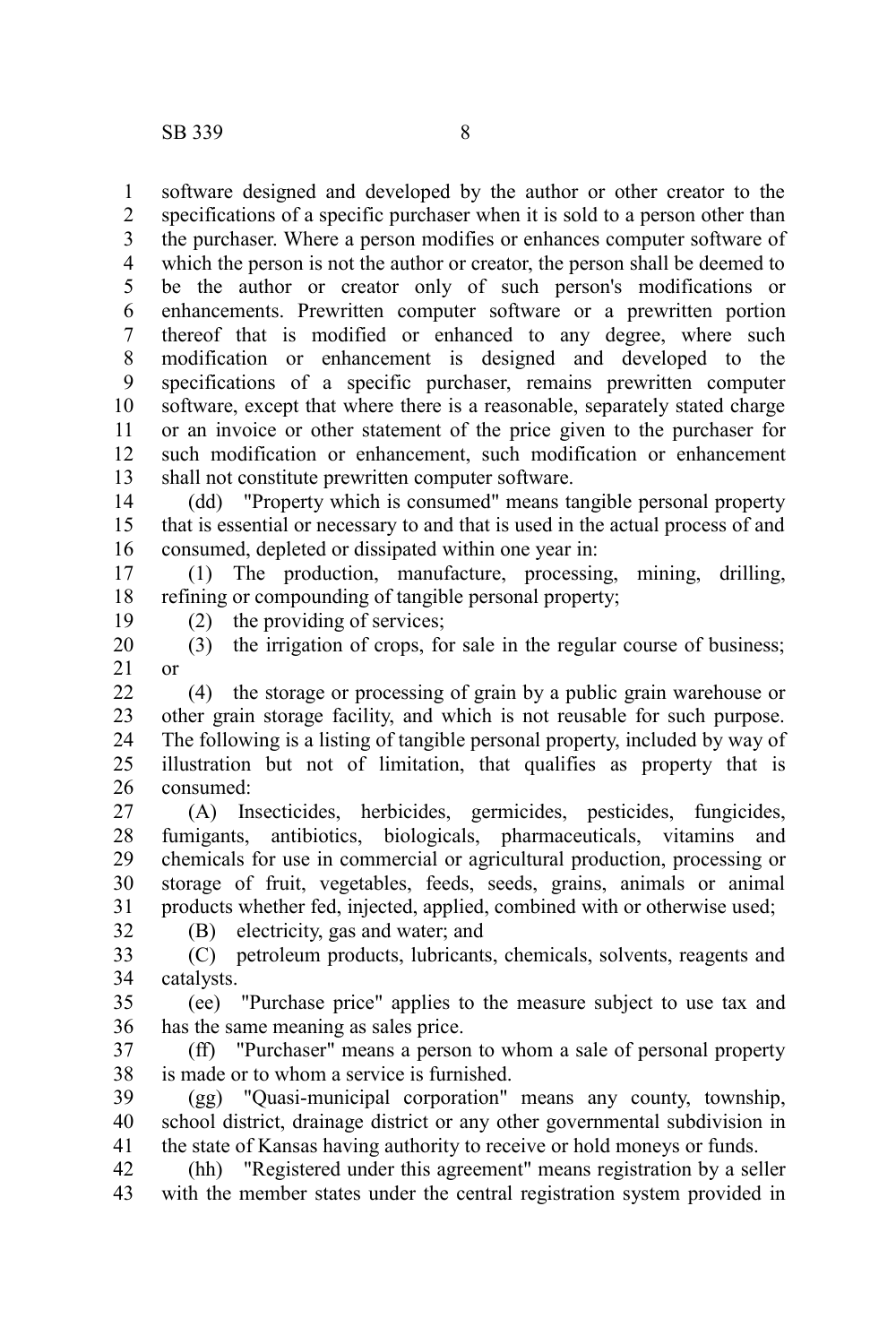article IV of the agreement. 1

(ii) "Retailer" means a seller regularly engaged in the business of selling, leasing or renting tangible personal property at retail or furnishing electrical energy, gas, water, services or entertainment, and selling only to the user or consumer and not for resale. 2 3 4 5

(ii) "Retail sale" or "sale at retail" means any sale, lease or rental for any purpose other than for resale, sublease or subrent. 6 7

(kk) "Sale" or "sales" means the exchange of tangible personal property, as well as the sale thereof for money, and every transaction, conditional or otherwise, for a consideration, constituting a sale, including the sale or furnishing of electrical energy, gas, water, services or entertainment taxable under the terms of this act and including, except as provided in the following provision, the sale of the use of tangible personal property by way of a lease, license to use or the rental thereof regardless of the method by which the title, possession or right to use the tangible personal property is transferred. The term "sale" or "sales" shall not mean the sale of the use of any tangible personal property used as a dwelling by way of a lease or rental thereof for a term of more than 28 consecutive days. 8 9 10 11 12 13 14 15 16 17 18 19

(ll) (1) "Sales or selling price" applies to the measure subject to sales tax and means the total amount of consideration, including cash, credit, property and services, for which personal property or services are sold, leased or rented, valued in money, whether received in money or otherwise, without any deduction for the following: 20 21 22 23 24

 $25$ 

32

(A) The seller's cost of the property sold;

(B) the cost of materials used, labor or service cost, interest, losses, all costs of transportation to the seller, all taxes imposed on the seller and any other expense of the seller; 26 27 28

(C) charges by the seller for any services necessary to complete the sale, other than delivery and installation charges; 29 30

- (D) delivery charges; and 31
	- (E) installation charges.

(2) "Sales or selling price" includes consideration received by the seller from third parties if: 33 34

(A) The seller actually receives consideration from a party other than the purchaser and the consideration is directly related to a price reduction or discount on the sale; 35 36 37

(B) the seller has an obligation to pass the price reduction or discount through to the purchaser; 38 39

(C) the amount of the consideration attributable to the sale is fixed and determinable by the seller at the time of the sale of the item to the purchaser; and 40 41 42

(D) one of the following criteria is met: 43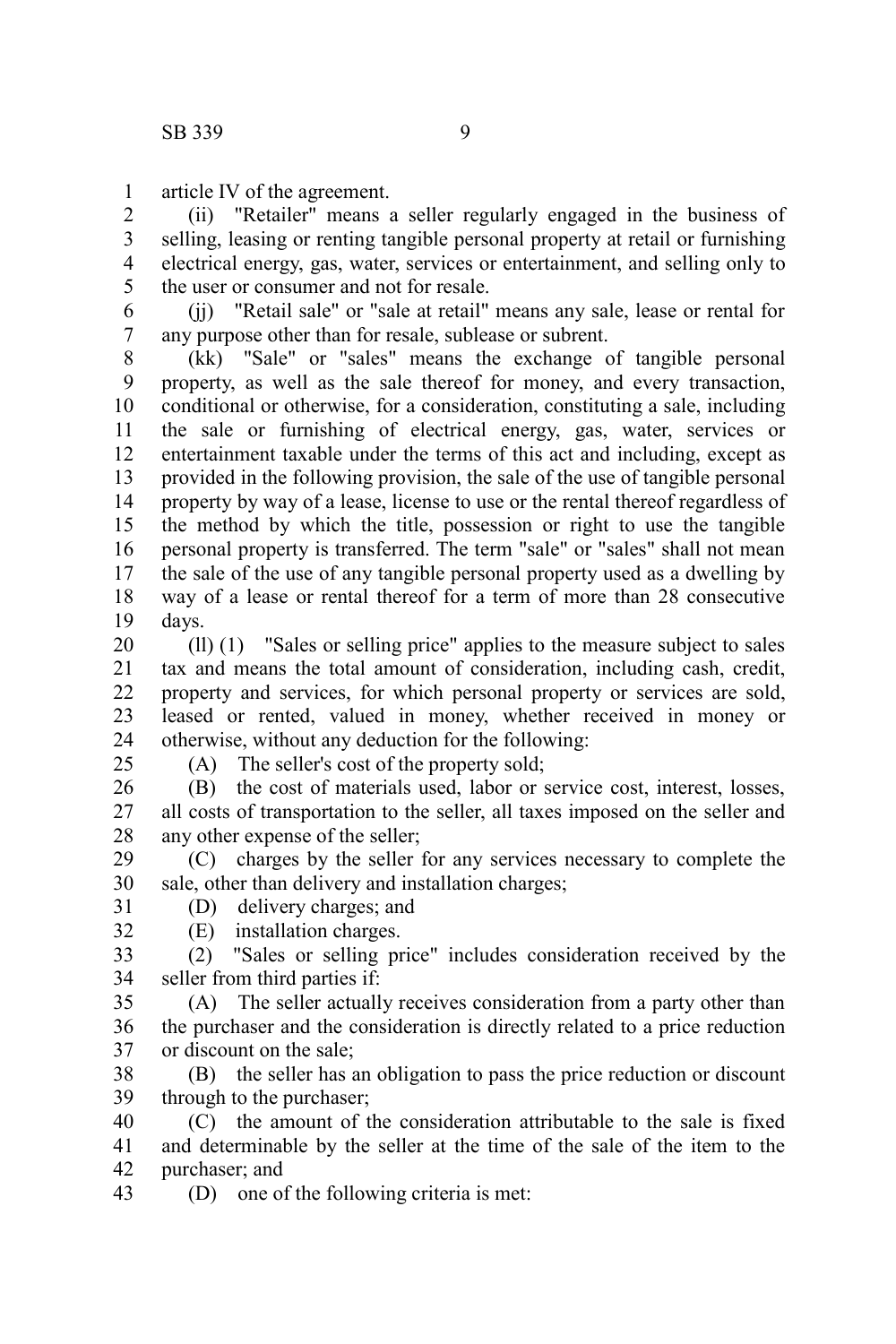(i) The purchaser presents a coupon, certificate or other documentation to the seller to claim a price reduction or discount where the coupon, certificate or documentation is authorized, distributed or granted by a third party with the understanding that the third party will reimburse any seller to whom the coupon, certificate or documentation is presented; 1 2 3 4 5 6

(ii) the purchaser identifies to the seller that the purchaser is a member of a group or organization entitled to a price reduction or discount. A preferred customer card that is available to any patron does not constitute membership in such a group; or 7 8 9 10

(iii) the price reduction or discount is identified as a third party price reduction or discount on the invoice received by the purchaser or on a coupon, certificate or other documentation presented by the purchaser. 11 12 13

14

(3) "Sales or selling price" shall not include:

(A) Discounts, including cash, term or coupons that are not reimbursed by a third party that are allowed by a seller and taken by a purchaser on a sale; 15 16 17

(B) interest, financing and carrying charges from credit extended on the sale of personal property or services, if the amount is separately stated on the invoice, bill of sale or similar document given to the purchaser; 18 19 20

(C) any taxes legally imposed directly on the consumer that are separately stated on the invoice, bill of sale or similar document given to the purchaser; 21 22 23

(D) the amount equal to the allowance given for the trade-in of property, if separately stated on the invoice, billing or similar document given to the purchaser; and 24 25 26

(E) commencing on July 1, 2018, and ending on June 30, 2024, cash rebates granted by a manufacturer to a purchaser or lessee of a new motor vehicle if paid directly to the retailer as a result of the original sale. 27 28 29

(mm) "Seller" means a person making sales, leases or rentals of personal property or services. 30 31

(nn) "Service" means those services described in and taxed under the provisions of K.S.A. 79-3603, and amendments thereto. 32 33

(oo) "Sourcing rules" means the rules set forth in K.S.A. 79-3670 through 79-3673, K.S.A. 12-191 and 12-191a, and amendments thereto, that shall apply to identify and determine the state and local taxing jurisdiction sales or use taxes to pay, or collect and remit on a particular retail sale. 34 35 36 37 38

(pp) "Tangible personal property" means personal property that can be seen, weighed, measured, felt or touched, or that is in any other manner perceptible to the senses. Tangible personal property includes electricity, water, gas, steam and prewritten computer software. 39 40 41 42

(qq) "Taxpayer" means any person obligated to account to the 43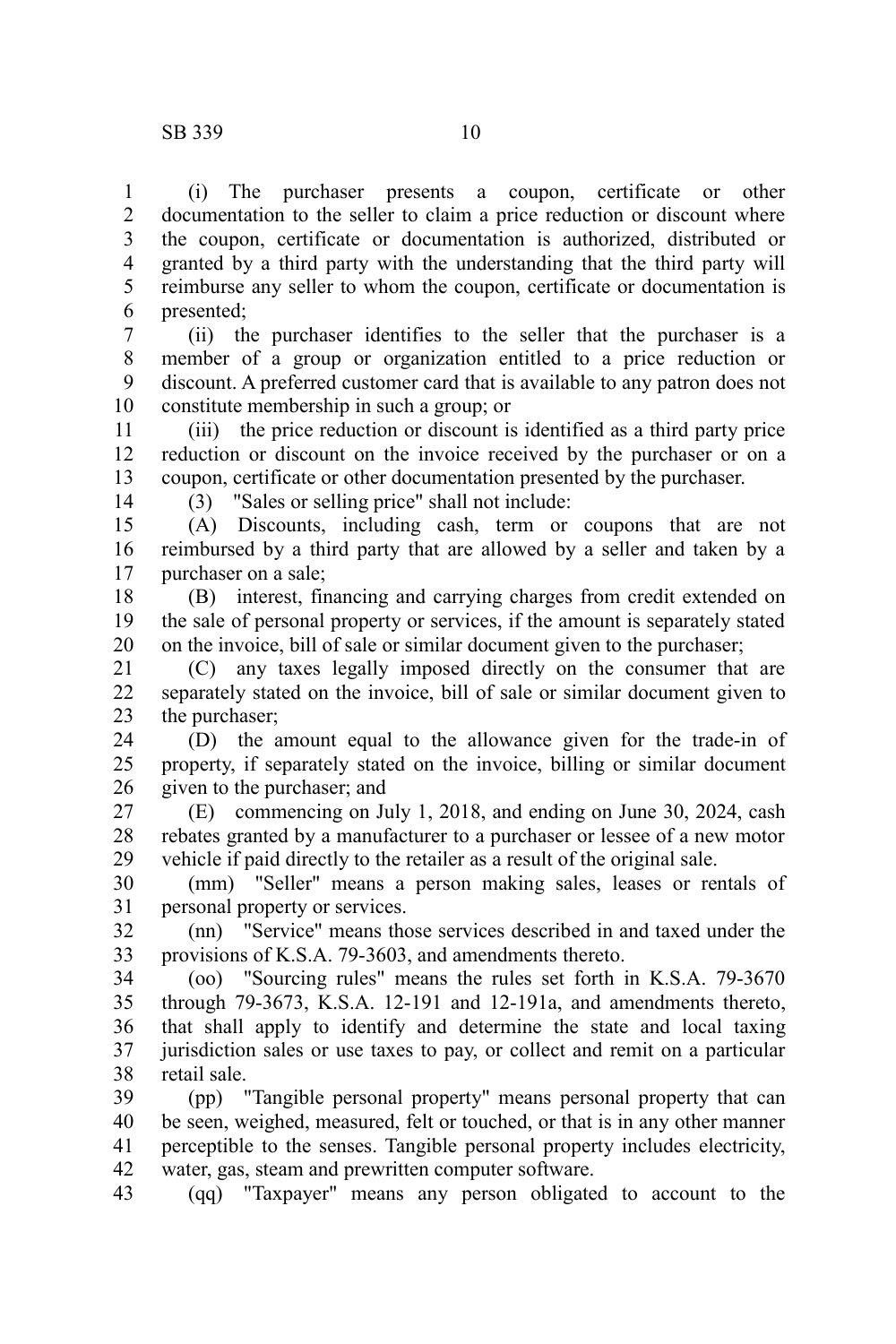director for taxes collected under the terms of this act. 1

(rr) "Tobacco" means cigarettes, cigars, chewing or pipe tobacco or any other item that contains tobacco. 2 3

(ss) "Entity-based exemption" means an exemption based on who purchases the product or who sells the product. An exemption that is available to all individuals shall not be considered an entity-based exemption. 4 5 6 7

(tt) "Over-the-counter drug" means a drug that contains a label that identifies the product as a drug as required by 21 C.F.R. § 201.66. The over-the-counter drug label includes: 8 9 10

11

(1) A drug facts panel; or

(2) a statement of the active ingredients with a list of those ingredients contained in the compound, substance or preparation. Overthe-counter drugs do not include grooming and hygiene products such as soaps, cleaning solutions, shampoo, toothpaste, antiperspirants and sun tan lotions and screens. 12 13 14 15 16

(uu) "Ancillary services" means services that are associated with or incidental to the provision of telecommunications services, including, but not limited to, detailed telecommunications billing, directory assistance, vertical service and voice mail services. 17 18 19 20

(vv) "Conference bridging service" means an ancillary service that links two or more participants of an audio or video conference call and may include the provision of a telephone number. Conference bridging service does not include the telecommunications services used to reach the conference bridge. 21 22 23 24 25

(ww) "Detailed telecommunications billing service" means an ancillary service of separately stating information pertaining to individual calls on a customer's billing statement. 26 27 28

(xx) "Directory assistance" means an ancillary service of providing telephone number information or address information, or both. 29 30

(yy) "Vertical service" means an ancillary service that is offered in connection with one or more telecommunications services, that offers advanced calling features that allow customers to identify callers and to manage multiple calls and call connections, including conference bridging services. 31 32 33 34 35

(zz) "Voice mail service" means an ancillary service that enables the customer to store, send or receive recorded messages. Voice mail service does not include any vertical services that the customer may be required to have in order to utilize the voice mail service. 36 37 38 39

(aaa) "Telecommunications service" means the electronic transmission, conveyance or routing of voice, data, audio, video or any other information or signals to a point, or between or among points. The term telecommunications service includes such transmission, conveyance 40 41 42 43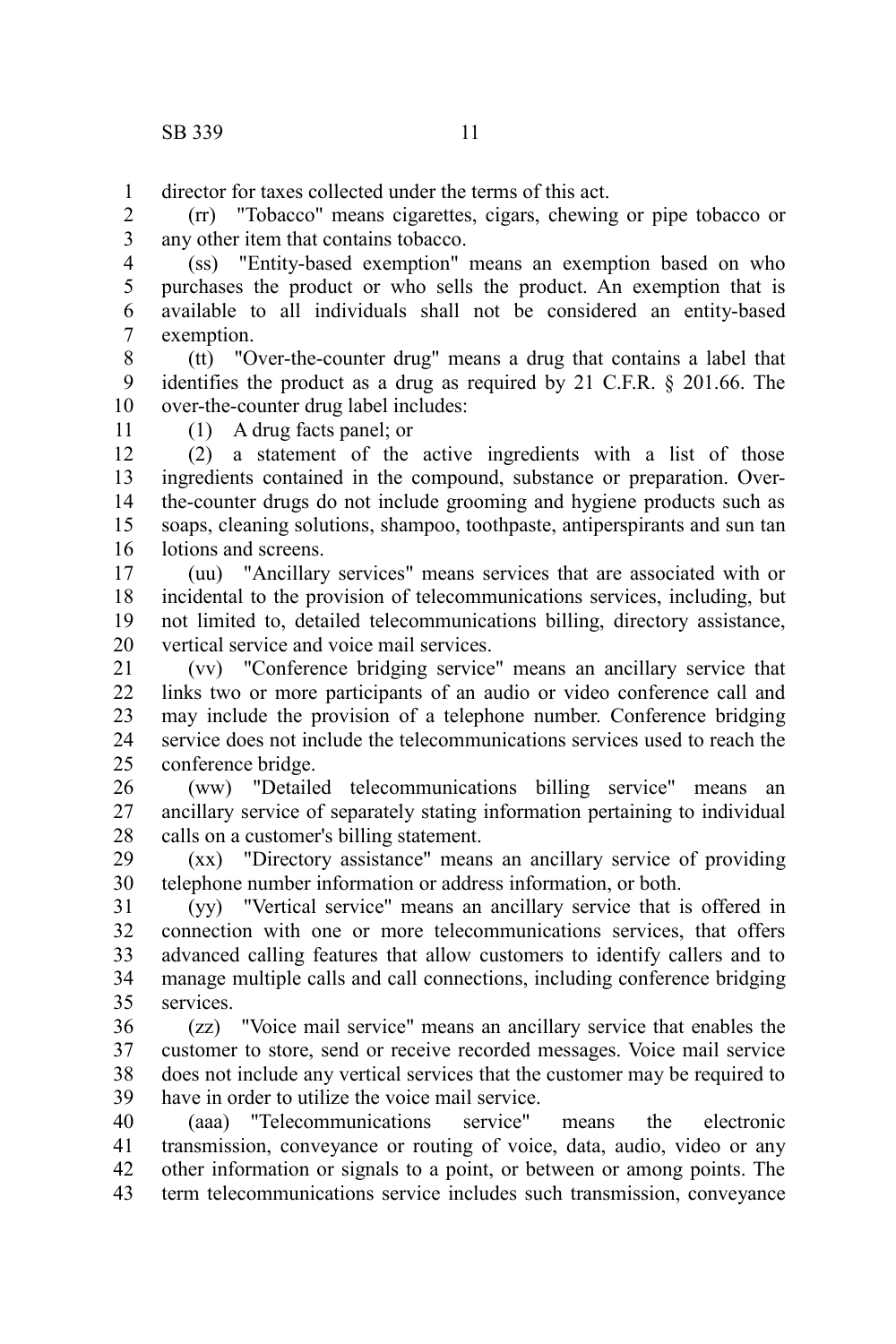or routing in which computer processing applications are used to act on the form, code or protocol of the content for purposes of transmissions, conveyance or routing without regard to whether such service is referred to as voice over internet protocol services or is classified by the federal communications commission as enhanced or value added. Telecommunications service does not include: 1 2 3 4 5 6

(1) Data processing and information services that allow data to be generated, acquired, stored, processed or retrieved and delivered by an electronic transmission to a purchaser where such purchaser's primary purpose for the underlying transaction is the processed data or information; 7 8 9 10 11

(2) installation or maintenance of wiring or equipment on a customer's premises; 12 13

- (3) tangible personal property; 14
	- (4) advertising, including, but not limited to, directory advertising;
		- (5) billing and collection services provided to third parties;
- 16 17

15

(6) internet access service;

(7) radio and television audio and video programming services, regardless of the medium, including the furnishing of transmission, conveyance and routing of such services by the programming service provider. Radio and television audio and video programming services shall include, but not be limited to, cable service as defined in 47 U.S.C. § 522(6) and audio and video programming services delivered by commercial mobile radio service providers, as defined in 47 C.F.R. § 20.3; 18 19 20 21 22 23 24

25

(8) ancillary services; or

(9) digital products delivered electronically, including, but not limited to, software, music, video, reading materials or ring tones. 26 27

(bbb) "800 service" means a telecommunications service that allows a caller to dial a toll-free number without incurring a charge for the call. The service is typically marketed under the name 800, 855, 866, 877 and 888 toll-free calling, and any subsequent numbers designated by the federal communications commission. 28 29 30 31 32

(ccc) "900 service" means an inbound toll telecommunications service purchased by a subscriber that allows the subscriber's customers to call in to the subscriber's prerecorded announcement or live service. 900 service does not include the charge for collection services provided by the seller of the telecommunications services to the subscriber, or service or product sold by the subscriber to the subscriber's customer. The service is typically marketed under the name 900 service, and any subsequent numbers designated by the federal communications commission. 33 34 35 36 37 38 39 40

(ddd) "Value-added non-voice data service" means a service that otherwise meets the definition of telecommunications services in which computer processing applications are used to act on the form, content, 41 42 43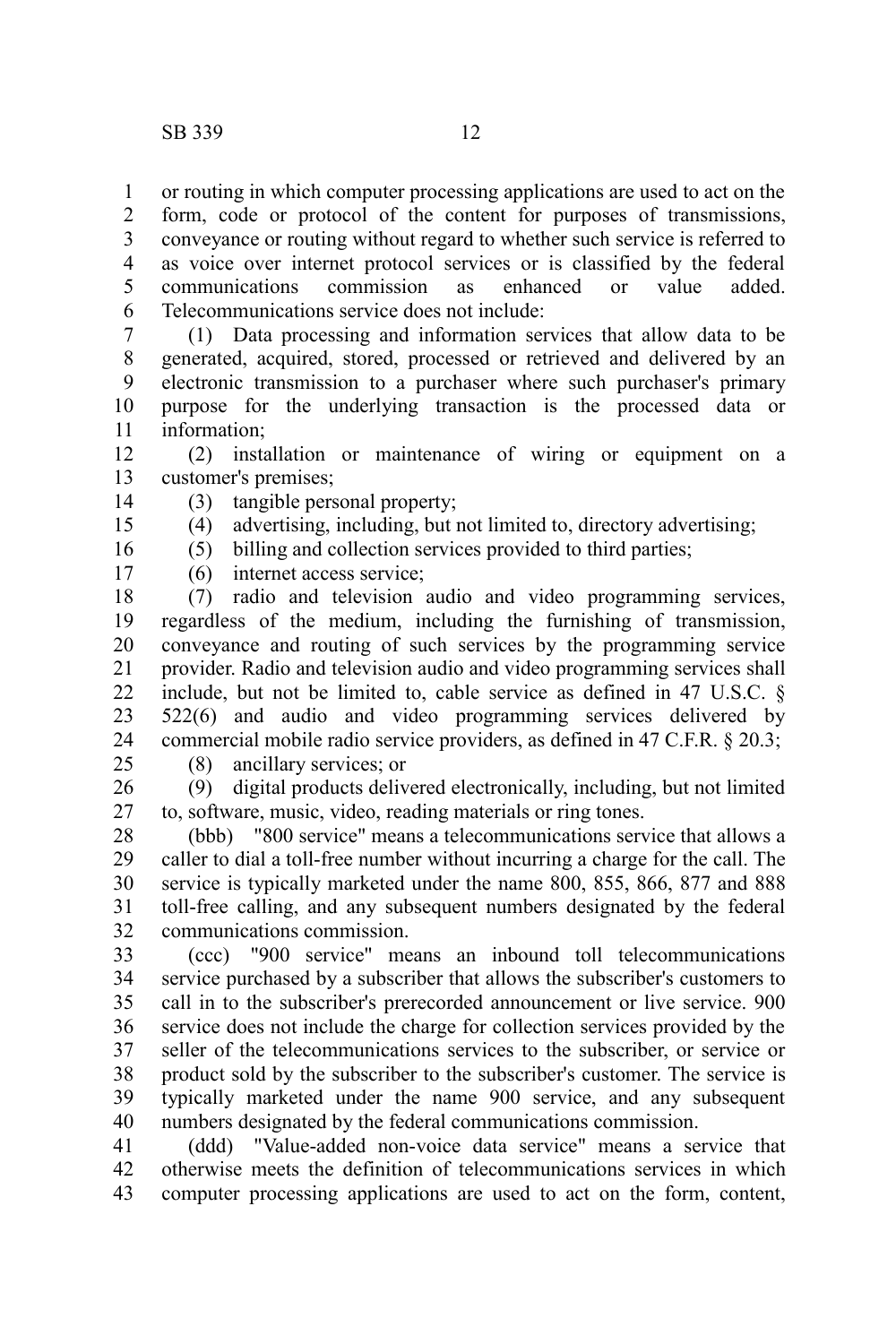code or protocol of the information or data primarily for a purpose other than transmission, conveyance or routing. 1 2

(eee) "International" means a telecommunications service that originates or terminates in the United States and terminates or originates outside the United States, respectively. United States includes the District of Columbia or a U.S. territory or possession. 3 4 5 6

(fff) "Interstate" means a telecommunications service that originates in one United States state, or a United States territory or possession, and terminates in a different United States state or a United States territory or possession. 7 8 9 10

(ggg) "Intrastate" means a telecommunications service that originates in one United States state or a United States territory or possession, and terminates in the same United States state or a United States territory or possession. 11 12 13 14

(hhh) "Cereal malt beverage" shall have the same meaning as such term is defined in K.S.A. 41-2701, and amendments thereto, except that for the purposes of the Kansas retailers sales tax act and for no other purpose, such term shall include beer containing not more than 6% alcohol by volume when such beer is sold by a retailer licensed under the Kansas cereal malt beverage act. 15 16 17 18 19 20

(iii) "Nonprofit integrated community care organization" means an entity that is: 21  $22$ 

(1) Exempt from federal income taxation pursuant to section 501(c) (3) of the federal internal revenue code of 1986; 23 24

(2) certified to participate in the medicare program as a hospice under 42 C.F.R. § 418 et seq. and focused on providing care to the aging and indigent population at home and through inpatient care, adult daycare or assisted living facilities and related facilities and services across multiple counties; and 25 26 27 28 29

(3) approved by the Kansas department for aging and disability services as an organization providing services under the program of allinclusive care for the elderly as defined in 42 U.S.C. § 1396u-4 and regulations implementing such section. 30 31 32 33

*(jjj) (1) "Bottled water" means water that is placed in a safety sealed container or package for human consumption. "Bottled water" is calorie free and does not contain sweeteners or other additives, except that it may contain:* 34 35 36 37

- *(A) Antimicrobial agents;* 38
- *(B) fluoride;* 39
- *(C) carbonation;* 40
- *(D) vitamins, minerals and electrolytes;* 41
- *(E) oxygen;* 42
- *(F) preservatives; or* 43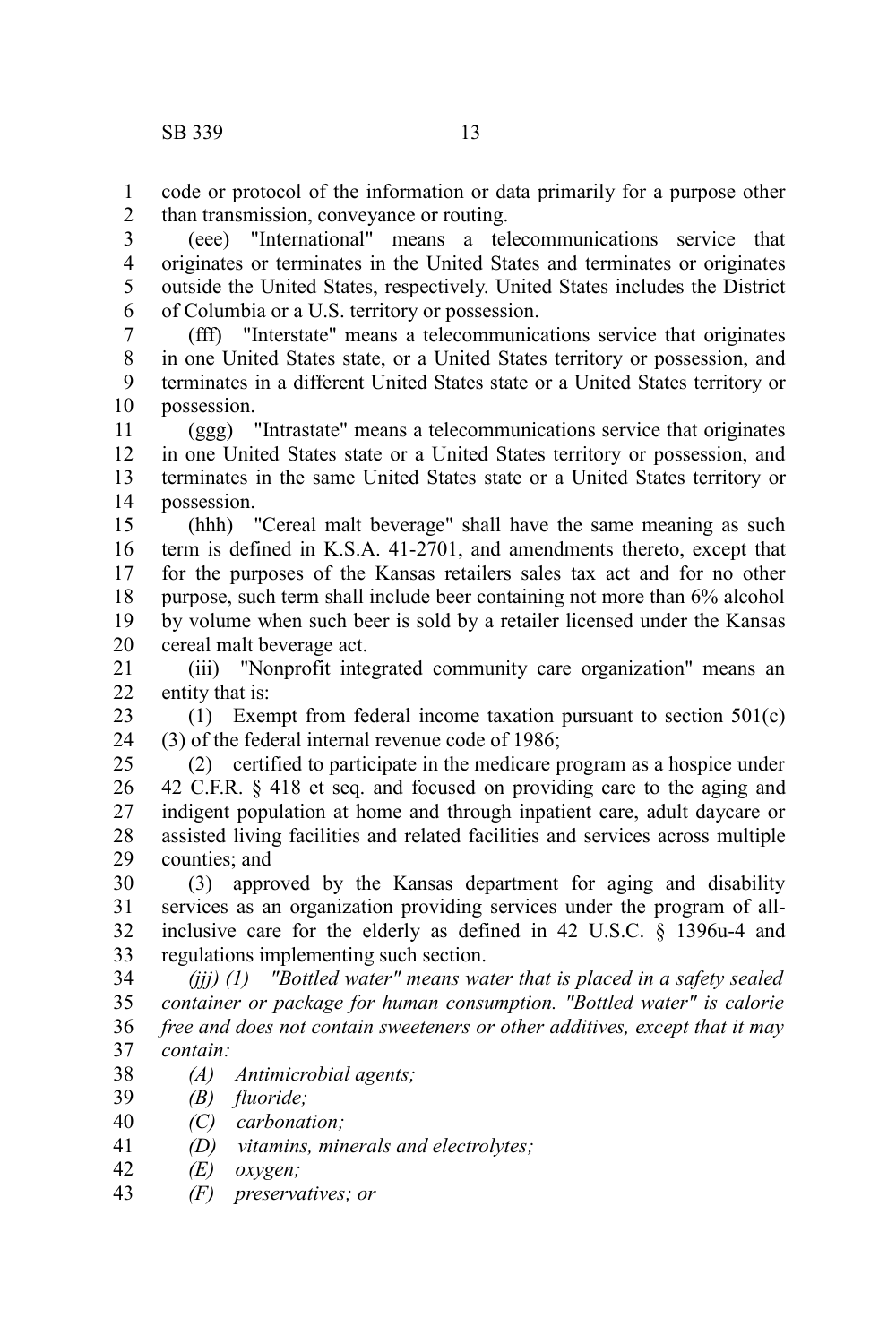*(G) only those flavors, extracts or essences derived from a spice or fruit.* 1 2

*(2) "Bottled water" includes water that is delivered to the buyer in a reusable container that is not sold with the water.* 3 4

*(lll) (1) "Candy" means a preparation of sugar, honey or other natural or artificial sweeteners in combination with chocolate, fruits, nuts or other ingredients or flavorings in the form of bars, drops or pieces.* 5 6 7

*(2) "Candy" does not include any preparation containing flour and shall require no refrigeration.* 8 9

*(mmm) "Dietary supplement" means the same as defined in K.S.A. 79-3606(jjj), and amendments thereto.* 10 11

*(nnn) "Food sold through vending machines" means food dispensed from a machine or other mechanical device that accepts payment.* 12 13

*(ooo) (1) "Prepared food" means:* 14

*(A) Food sold in a heated state or heated by the seller;*

*(B) two or more food ingredients mixed or combined by the seller for sale as a single item; or* 16 17

*(C) food sold with eating utensils provided by the seller, including, but not limited to, plates, knives, forks, spoons, glasses, cups, napkins or straws. A plate does not include a container or packaging used to transport the food.* 18 19 20 21

22

15

23

*(2) "Prepared food" does not include:*

*(A) Food that is only cut, repackaged or pasteurized by the seller; or*

*(B) eggs, fish, meat, poultry or foods containing these raw animal foods that require cooking by the consumer as recommended by the food and drug administration in chapter 3, part 401.11 of the food and drug administration food code so as to prevent food borne illnesses.* 24 25 26 27

*(ppp) (1) "Soft drinks" means nonalcoholic beverages that contain natural or artificial sweeteners.* 28 29

*(2) "Soft drinks" does not include beverages that contain milk or milk products, soy, rice or similar milk substitutes or beverages that are greater than 50% vegetable or fruit juice by volume.* 30 31 32

Sec. 4. K.S.A. 2021 Supp. 79-3603 is hereby amended to read as follows: 79-3603. For the privilege of engaging in the business of selling tangible personal property at retail in this state or rendering or furnishing any of the services taxable under this act, there is hereby levied and there shall be collected and paid a tax at the rate of 6.5%. On and after July 1, 2021, 16.154% of the 6.5% rate imposed shall be levied for the state highway fund, the state highway fund purposes and those purposes specified in K.S.A. 68-416, and amendments thereto, and all revenue collected and received from such tax levy shall be deposited in the state highway fund. 33 34 35 36 37 38 39 40 41 42

Within a redevelopment district established pursuant to K.S.A. 74- 43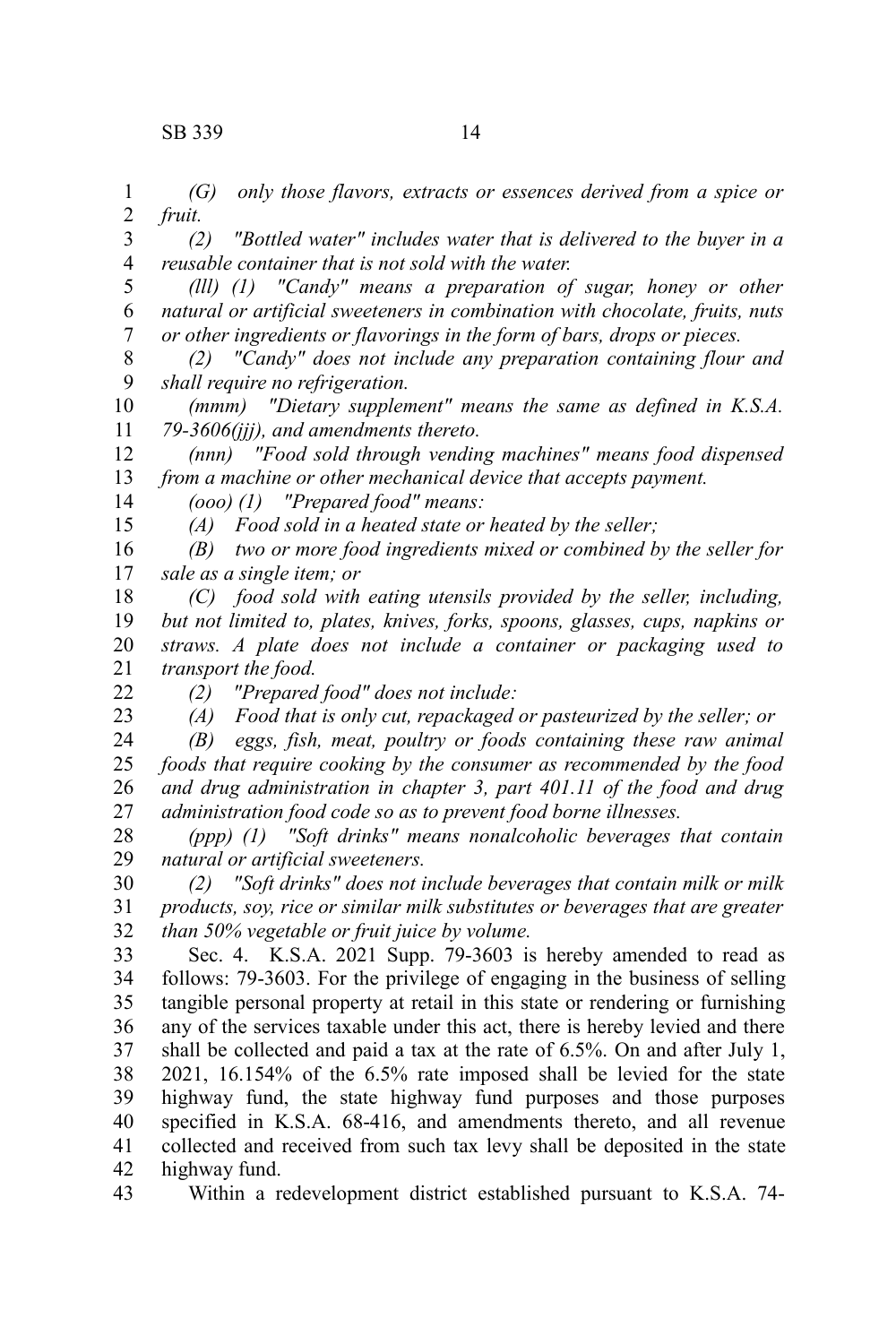8921, and amendments thereto, there is hereby levied and there shall be collected and paid an additional tax at the rate of 2% until the earlier of the date the bonds issued to finance or refinance the redevelopment project have been paid in full or the final scheduled maturity of the first series of bonds issued to finance any part of the project*.* 1 2 3 4 5

6

*Such tax shall be imposed* upon:

(a) The gross receipts received from the sale of tangible personal property at retail within this state; 7 8

(b) the gross receipts from intrastate, interstate or international telecommunications services and any ancillary services sourced to this state in accordance with K.S.A. 79-3673, and amendments thereto, except that telecommunications service does not include: (1) Any interstate or international 800 or 900 service; (2) any interstate or international private communications service as defined in K.S.A. 79-3673, and amendments thereto; (3) any value-added nonvoice data service; (4) any telecommunication service to a provider of telecommunication services which will be used to render telecommunications services, including carrier access services; or (5) any service or transaction defined in this section among entities classified as members of an affiliated group as provided by section 1504 of the federal internal revenue code of 1986, as in effect on January 1, 2001; 9 10 11 12 13 14 15 16 17 18 19 20 21

(c) the gross receipts from the sale or furnishing of gas, water, electricity and heat, which sale is not otherwise exempt from taxation under the provisions of this act, and whether furnished by municipally or privately owned utilities, except that, on and after January 1, 2006, for sales of gas, electricity and heat delivered through mains, lines or pipes to residential premises for noncommercial use by the occupant of such premises, and for agricultural use and also, for such use, all sales of propane gas, the state rate shall be 0%; and for all sales of propane gas, LP gas, coal, wood and other fuel sources for the production of heat or lighting for noncommercial use of an occupant of residential premises, the state rate shall be 0%, but such tax shall not be levied and collected upon the gross receipts from: (1) The sale of a rural water district benefit unit; (2) a water system impact fee, system enhancement fee or similar fee collected by a water supplier as a condition for establishing service; or (3) connection or reconnection fees collected by a water supplier; 22 23 24 25 26 27 28 29 30 31 32 33 34 35 36

(d) the gross receipts from the sale of meals or drinks furnished at any private club, drinking establishment, catered event, restaurant, eating house, dining car, hotel, drugstore or other place where meals or drinks are regularly sold to the public; 37 38 39 40

(e) the gross receipts from the sale of admissions to any place providing amusement, entertainment or recreation services including admissions to state, county, district and local fairs, but such tax shall not 41 42 43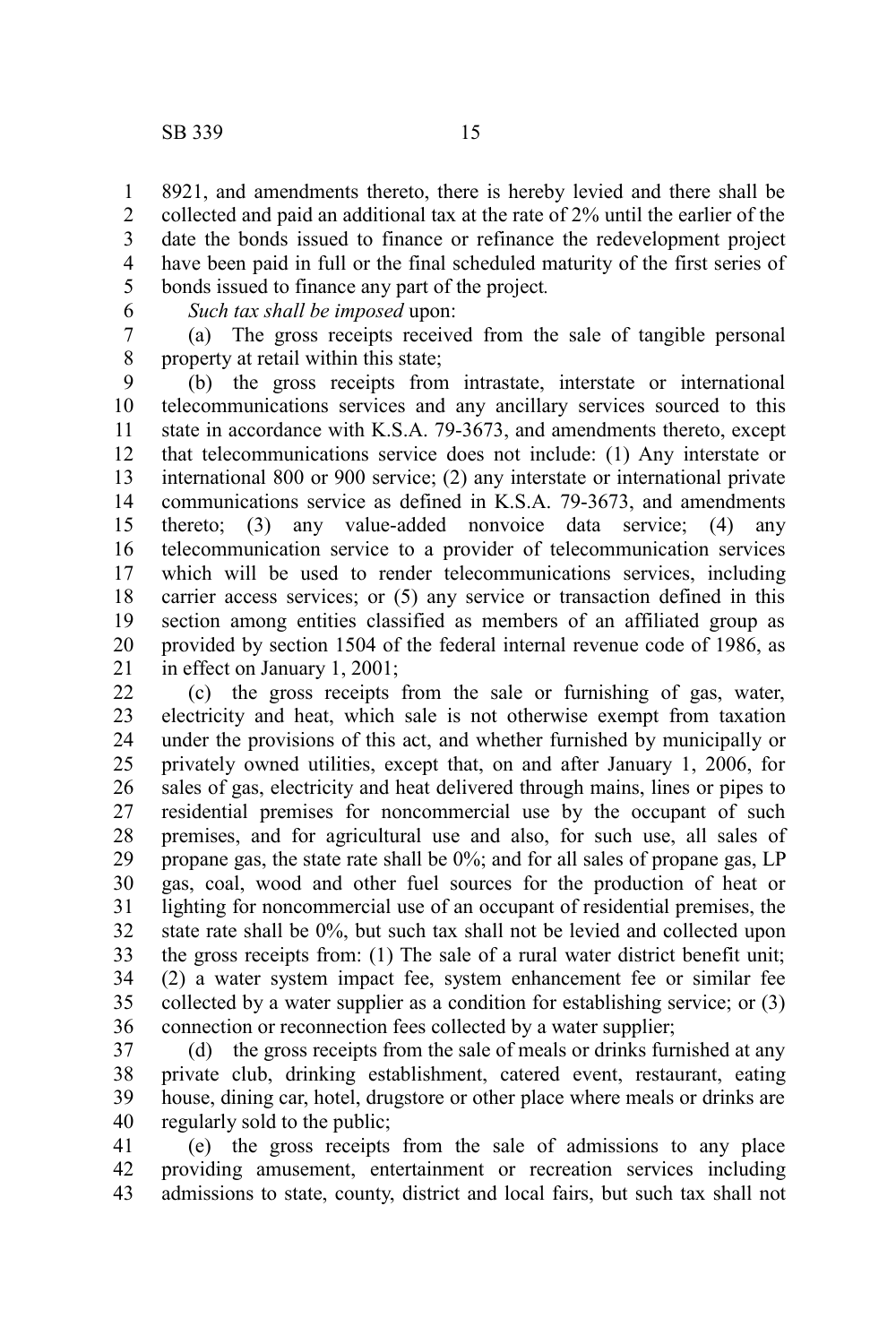be levied and collected upon the gross receipts received from sales of admissions to any cultural and historical event which occurs triennially; 1 2

(f) the gross receipts from the operation of any coin-operated device dispensing or providing tangible personal property, amusement or other services except laundry services, whether automatic or manually operated; 3 4 5

(g) the gross receipts from the service of renting of rooms by hotels, as defined by K.S.A. 36-501, and amendments thereto, or by accommodation brokers, as defined by K.S.A. 12-1692, and amendments thereto, but such tax shall not be levied and collected upon the gross receipts received from sales of such service to the federal government and any agency, officer or employee thereof in association with the performance of official government duties; 6 7 8 9 10 11 12

(h) the gross receipts from the service of renting or leasing of tangible personal property except such tax shall not apply to the renting or leasing of machinery, equipment or other personal property owned by a city and purchased from the proceeds of industrial revenue bonds issued prior to July 1, 1973, in accordance with the provisions of K.S.A. 12-1740 through 12-1749, and amendments thereto, and any city or lessee renting or leasing such machinery, equipment or other personal property purchased with the proceeds of such bonds who shall have paid a tax under the provisions of this section upon sales made prior to July 1, 1973, shall be entitled to a refund from the sales tax refund fund of all taxes paid thereon; 13 14 15 16 17 18 19 20 21 22

(i) the gross receipts from the rendering of dry cleaning, pressing, dyeing and laundry services except laundry services rendered through a coin-operated device whether automatic or manually operated; 23 24 25

(j) the gross receipts from the rendering of the services of washing and washing and waxing of vehicles; 26 27

(k) the gross receipts from cable, community antennae and other subscriber radio and television services; 28 29

(l) (1) except as otherwise provided by paragraph (2), the gross receipts received from the sales of tangible personal property to all contractors, subcontractors or repairmen for use by them in erecting structures, or building on, or otherwise improving, altering, or repairing real or personal property. 30 31 32 33 34

(2) Any such contractor, subcontractor or repairman who maintains an inventory of such property both for sale at retail and for use by them for the purposes described by paragraph (1) shall be deemed a retailer with respect to purchases for and sales from such inventory, except that the gross receipts received from any such sale, other than a sale at retail, shall be equal to the total purchase price paid for such property and the tax imposed thereon shall be paid by the deemed retailer; 35 36 37 38 39 40 41

(m) the gross receipts received from fees and charges by public and private clubs, drinking establishments, organizations and businesses for 42 43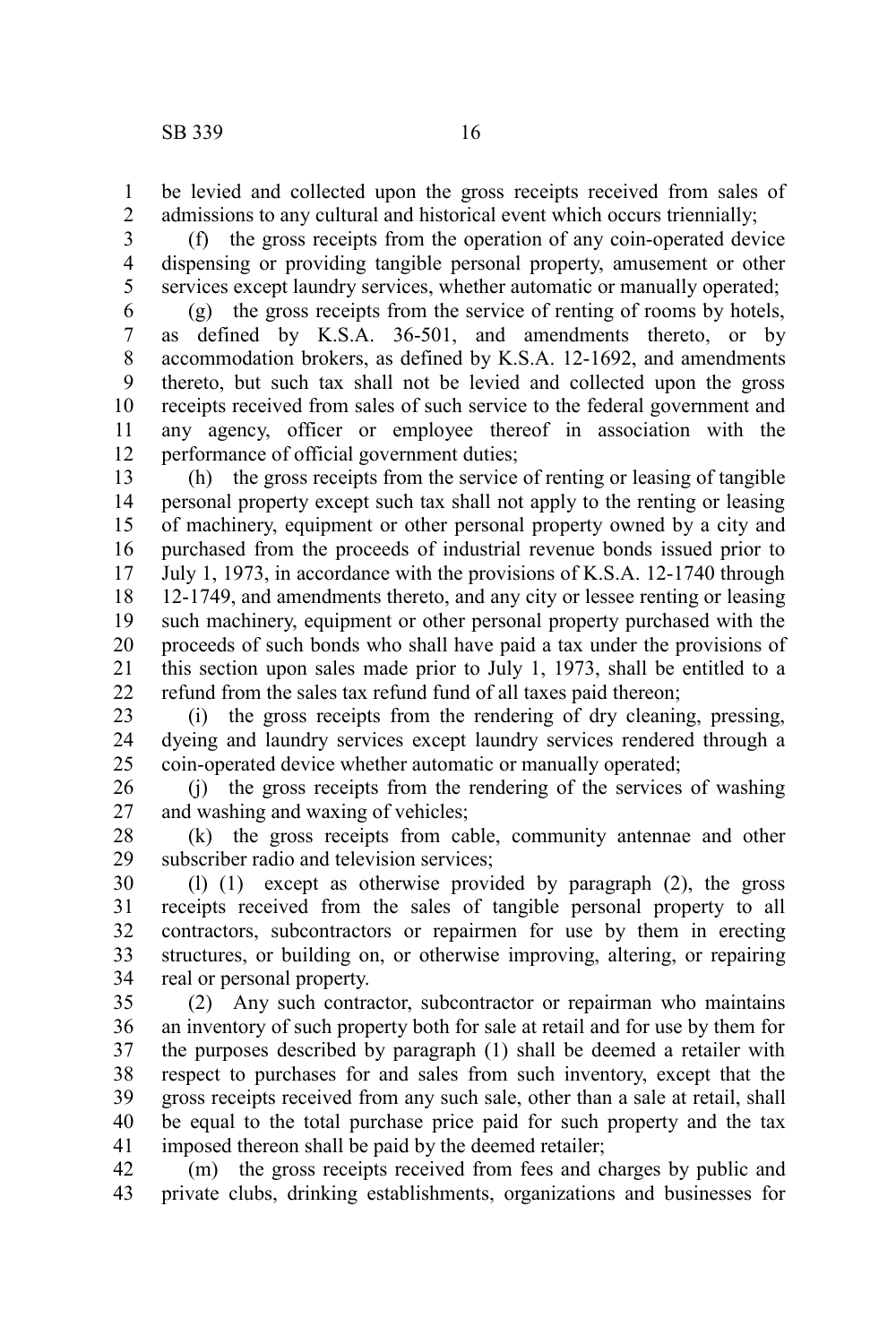participation in sports, games and other recreational activities, but such tax 1

shall not be levied and collected upon the gross receipts received from: (1) Fees and charges by any political subdivision, by any organization exempt from property taxation pursuant to K.S.A. 79-201 *Ninth*, and amendments thereto, or by any youth recreation organization exclusively providing services to persons 18 years of age or younger which is exempt from federal income taxation pursuant to section  $501(c)(3)$  of the federal internal revenue code of 1986, for participation in sports, games and other recreational activities; and (2) entry fees and charges for participation in a special event or tournament sanctioned by a national sporting association to which spectators are charged an admission which is taxable pursuant to subsection (e); 2 3 4 5 6 7 8 9 10 11 12

(n) the gross receipts received from dues charged by public and private clubs, drinking establishments, organizations and businesses, payment of which entitles a member to the use of facilities for recreation or entertainment, but such tax shall not be levied and collected upon the gross receipts received from: (1) Dues charged by any organization exempt from property taxation pursuant to K.S.A. 79-201 *Eighth* and *Ninth*, and amendments thereto; and (2) sales of memberships in a nonprofit organization which is exempt from federal income taxation pursuant to section  $501(c)(3)$  of the federal internal revenue code of 1986, and whose purpose is to support the operation of a nonprofit zoo; 13 14 15 16 17 18 19 20 21 22

(o) the gross receipts received from the isolated or occasional sale of motor vehicles or trailers but not including: (1) The transfer of motor vehicles or trailers by a person to a corporation or limited liability company solely in exchange for stock securities or membership interest in such corporation or limited liability company; (2) the transfer of motor vehicles or trailers by one corporation or limited liability company to another when all of the assets of such corporation or limited liability company are transferred to such other corporation or limited liability company; or (3) the sale of motor vehicles or trailers which are subject to taxation pursuant to the provisions of K.S.A. 79-5101 et seq., and amendments thereto, by an immediate family member to another immediate family member. For the purposes of paragraph (3), immediate family member means lineal ascendants or descendants, and their spouses. Any amount of sales tax paid pursuant to the Kansas retailers sales tax act on the isolated or occasional sale of motor vehicles or trailers on and after July 1, 2004, which the base for computing the tax was the value pursuant to K.S.A. 79-5105(a),  $(b)(1)$  and  $(b)(2)$ , and amendments thereto, when such amount was higher than the amount of sales tax which would have been paid under the law as it existed on June 30, 2004, shall be refunded to the taxpayer pursuant to the procedure prescribed by this section. Such refund shall be in an amount equal to the difference between the amount of 23 24 25 26 27 28 29 30 31 32 33 34 35 36 37 38 39 40 41 42 43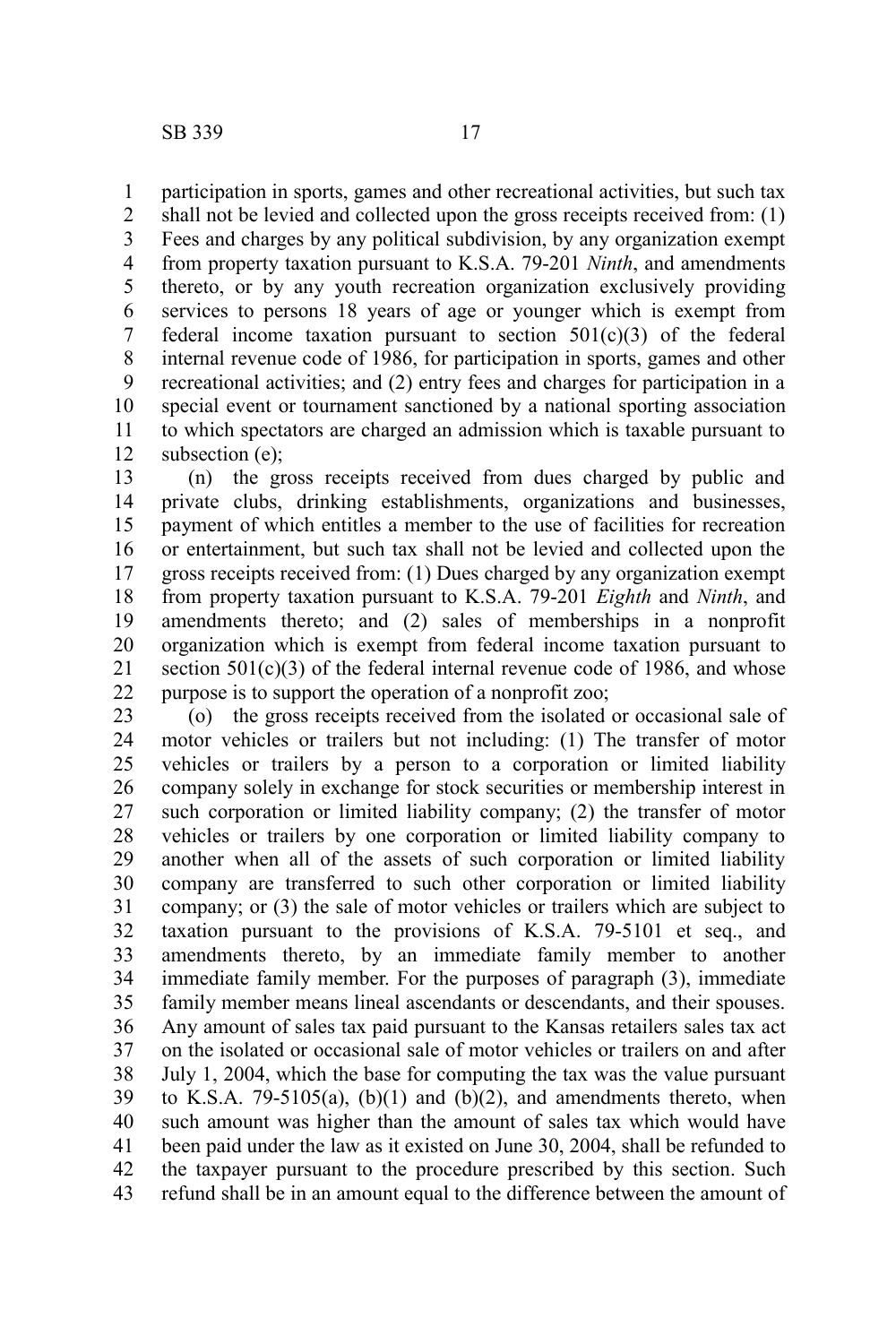sales tax paid by the taxpayer and the amount of sales tax which would have been paid by the taxpayer under the law as it existed on June 30, 2004. Each claim for a sales tax refund shall be verified and submitted not later than six months from the effective date of this act to the director of taxation upon forms furnished by the director and shall be accompanied by any additional documentation required by the director. The director shall review each claim and shall refund that amount of tax paid as provided by this act. All such refunds shall be paid from the sales tax refund fund, upon warrants of the director of accounts and reports pursuant to vouchers approved by the director of taxation or the director's designee. No refund for an amount less than \$10 shall be paid pursuant to this act. In determining the base for computing the tax on such isolated or occasional sale, the fair market value of any motor vehicle or trailer traded in by the purchaser to the seller may be deducted from the selling price; 1 2 3 4 5 6 7 8 9 10 11 12 13 14

(p) the gross receipts received for the service of installing or applying tangible personal property which when installed or applied is not being held for sale in the regular course of business, and whether or not such tangible personal property when installed or applied remains tangible personal property or becomes a part of real estate, except that no tax shall be imposed upon the service of installing or applying tangible personal property in connection with the original construction of a building or facility, the original construction, reconstruction, restoration, remodeling, renovation, repair or replacement of a residence or the construction, reconstruction, restoration, replacement or repair of a bridge or highway. 15 16 17 18 19 20 21 22 23 24

25

For the purposes of this subsection:

(1) "Original construction" shall mean *means* the first or initial construction of a new building or facility. The term "original construction" shall include the addition of an entire room or floor to any existing building or facility, the completion of any unfinished portion of any existing building or facility and the restoration, reconstruction or replacement of a building, facility or utility structure damaged or destroyed by fire, flood, tornado, lightning, explosion, windstorm, ice loading and attendant winds, terrorism or earthquake, but such term, except with regard to a residence, shall not include replacement, remodeling, restoration, renovation or reconstruction under any other circumstances; 26 27 28 29 30 31 32 33 34 35 36

(2) "building" shall mean *means* only those enclosures within which individuals customarily are employed, or which are customarily used to house machinery, equipment or other property, and including the land improvements immediately surrounding such building; 37 38 39 40

(3) "facility" shall mean *means* a mill, plant, refinery, oil or gas well, water well, feedlot or any conveyance, transmission or distribution line of any cooperative, nonprofit, membership corporation organized under or 41 42 43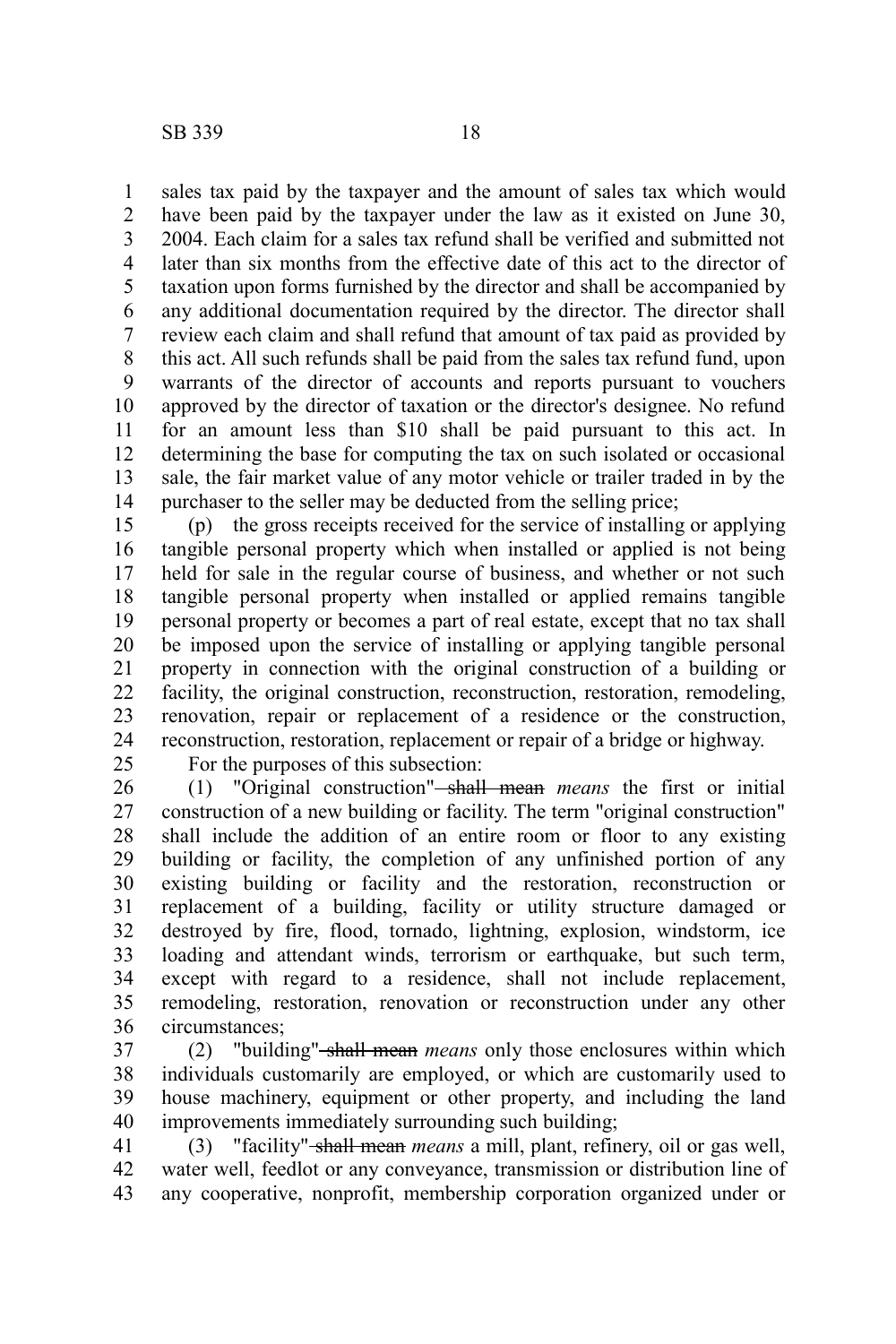30

subject to the provisions of K.S.A. 17-4601 et seq., and amendments thereto, or municipal or quasi-municipal corporation, including the land improvements immediately surrounding such facility; 1 2 3

(4) "residence" shall mean *means* only those enclosures within which individuals customarily live; 4 5

(5) "utility structure" shall mean *means* transmission and distribution lines owned by an independent transmission company or cooperative, the Kansas electric transmission authority or natural gas or electric public utility; and 6 7 8 9

(6) "windstorm" shall mean *means* straight line winds of at least 80 miles per hour as determined by a recognized meteorological reporting agency or organization; 10 11 12

(q) the gross receipts received for the service of repairing, servicing, altering or maintaining tangible personal property which when such services are rendered is not being held for sale in the regular course of business, and whether or not any tangible personal property is transferred in connection therewith. The tax imposed by this subsection shall be applicable to the services of repairing, servicing, altering or maintaining an item of tangible personal property which has been and is fastened to, connected with or built into real property; 13 14 15 16 17 18 19 20

(r) the gross receipts from fees or charges made under service or maintenance agreement contracts for services, charges for the providing of which are taxable under the provisions of subsection (p) or (q); 21 22 23

(s) on and after January 1, 2005, the gross receipts received from the sale of prewritten computer software and the sale of the services of modifying, altering, updating or maintaining prewritten computer software, whether the prewritten computer software is installed or delivered electronically by tangible storage media physically transferred to the purchaser or by load and leave; 24 25 26 27 28 29

(t) the gross receipts received for telephone answering services;

(u) the gross receipts received from the sale of prepaid calling service and prepaid wireless calling service as defined in K.S.A. 79-3673, and amendments thereto; 31 32 33

(v) all sales of bingo cards, bingo faces and instant bingo tickets by licensees under K.S.A. 75-5171 et seq., and amendments thereto, shall be exempt from taxes imposed pursuant to this section; and 34 35 36

(w) all sales of charitable raffle tickets in accordance with K.S.A. 75- 5171 et seq., and amendments thereto, shall be exempt from taxes imposed pursuant to this section*; and* 37 38 39

*(x) commencing on January 1, 2023, and thereafter, the state rate shall be 0% on the gross receipts from the sale of food and food ingredients*. 40 41 42

Sec. 5. K.S.A. 2021 Supp. 79-3703 is hereby amended to read as 43